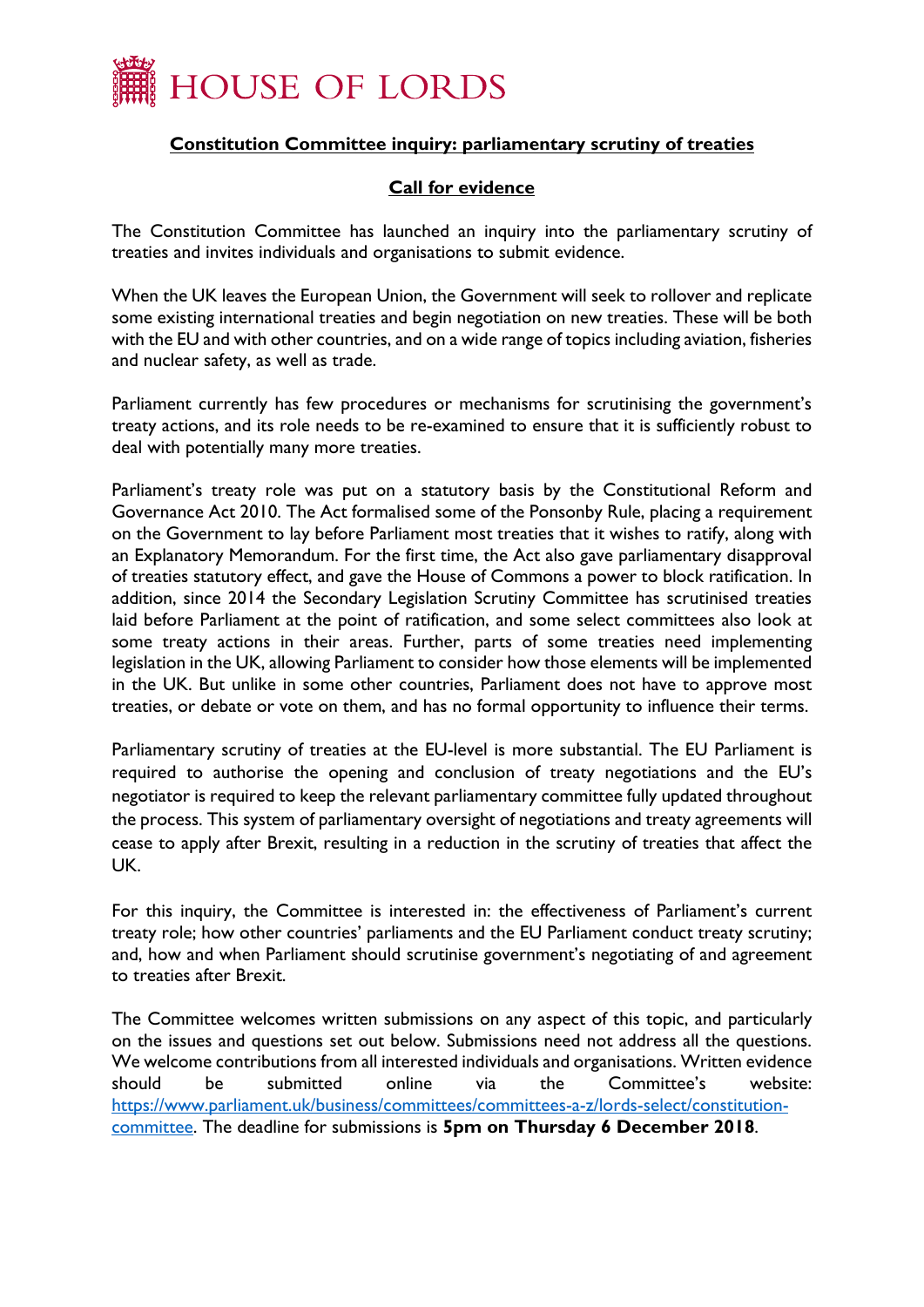

- 1) How effective is Parliament's current scrutiny of treaties in both holding the Government to account and helping it get the best agreements possible? How useful are the processes and powers under the Constitutional Reform and Governance Act 2010 and do they strike the right balance between Parliament and government?
- 2) What challenges does Brexit pose for Parliament's consideration of treaties?
- 3) What role should Parliament have in the future in scrutinising treaties, from potentially requiring approval for the negotiating mandate through negotiations themselves to treaty agreement, as well as in subsequent treaty actions like amendments, derogations, enforcement and withdrawal? How should this link to Parliament's consideration of treaty-implementing legislation?
- 4) To what extent, if at all, does the judgment of the Supreme Court in the *Miller* case on triggering Article 50 have implications for the government's future treaty actions?
- 5) Should different types of treaties be subject to different levels of scrutiny? If so, how should these be differentiated?
- 6) Is a parliamentary treaties scrutiny committee required to examine government treaty actions post-Brexit? If so, how should it be composed and supported, and what powers should it have? Or would another model be appropriate?
- 7) What information should the government provide to Parliament on its treaty actions? Should there be a regular reporting requirement during negotiations?
- 8) How might the government and/or Parliament best engage other stakeholders and members of the public during treaty negotiation and scrutiny?
- 9) What models of treaty scrutiny in other countries are most effective and what might the UK Parliament learn from them?
- 10) What role should the devolved institutions have in negotiating and agreeing treaties?